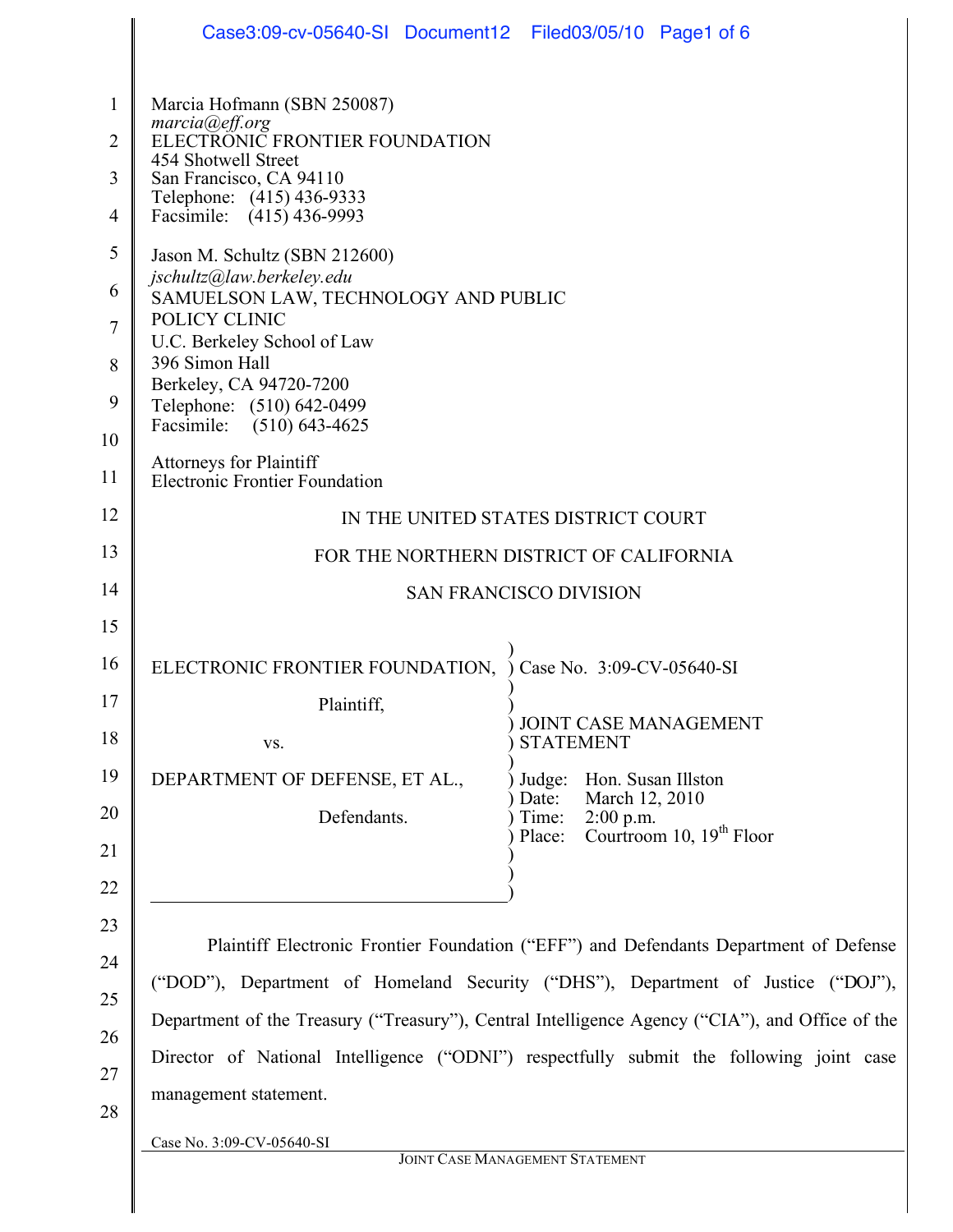1

 $\mathcal{L}$ 

3

4

5

6

28

### **1. Jurisdiction and Related Issues**

The parties stipulate and agree that (1) venue is properly laid in this District under 5 U.S.C.  $\S$  552(a)(4)(B); and (2) that the Court has subject matter jurisdiction over the action pursuant to 28 U.S.C. § 1331, except that defendants reserve the right to challenge the Court's subject matter jurisdiction with regard to EFF's FOIA claims against certain defendants.

### **2. Facts**

7 8 9 10 11 12 13 14 15 In a series of letters sent by facsimile on October 7 and 8, 2009, plaintiff submitted Freedom of Information Act ("FOIA") requests to the defendant federal agencies, including ODNI; CIA; Treasury's component the Internal Revenue Service ("IRS"); DHS's component the Secret Service; DOD and DOD's components the Inspector General, Defense Intelligence Agency, Air Force, and Navy; and DOJ's components the Criminal Division, Federal Bureau of Investigation ("FBI"), Drug Enforcement Administration ("DEA"), Bureau of Alcohol, Tobacco, Firearms and Explosives ("ATF"), and Executive Office for U.S. Attorneys ("EOUSA"). In each FOIA request, EFF sought disclosure of federal guidelines on the use of social-networking websites for investigative or data gathering purposes created since January 2003.

16 17 18 By letter dated November 27, 2009, EOUSA stated that it had located fifteen pages in response to EFF's request, which were withheld in full pursuant to 5 U.S.C. §§ 552(b)(2), b(5), and  $(b)(7)(C)$ .

19 20 By letter dated November 27, 2009, ATF informed EFF that it had located no records responsive to EFF's request.

21 22 By letter dated December 17, 2009, the DOD Inspector General informed EFF that it had located no records responsive to EFF's request.

23 24 25 By letter dated January 11, 2010, the IRS produced five documents responsive to EFF's request, including three that were already publicly available. The agency withheld no material in the responsive documents.

26 27 By letter dated February 1, 2010, DEA informed EFF that it had located no records responsive to EFF's request.

Case No. 3:09-CV-05640-SI By letter dated March 3, 2010, the Criminal Division partially produced a thirty-three page

JOINT CASE MANAGEMENT STATEMENT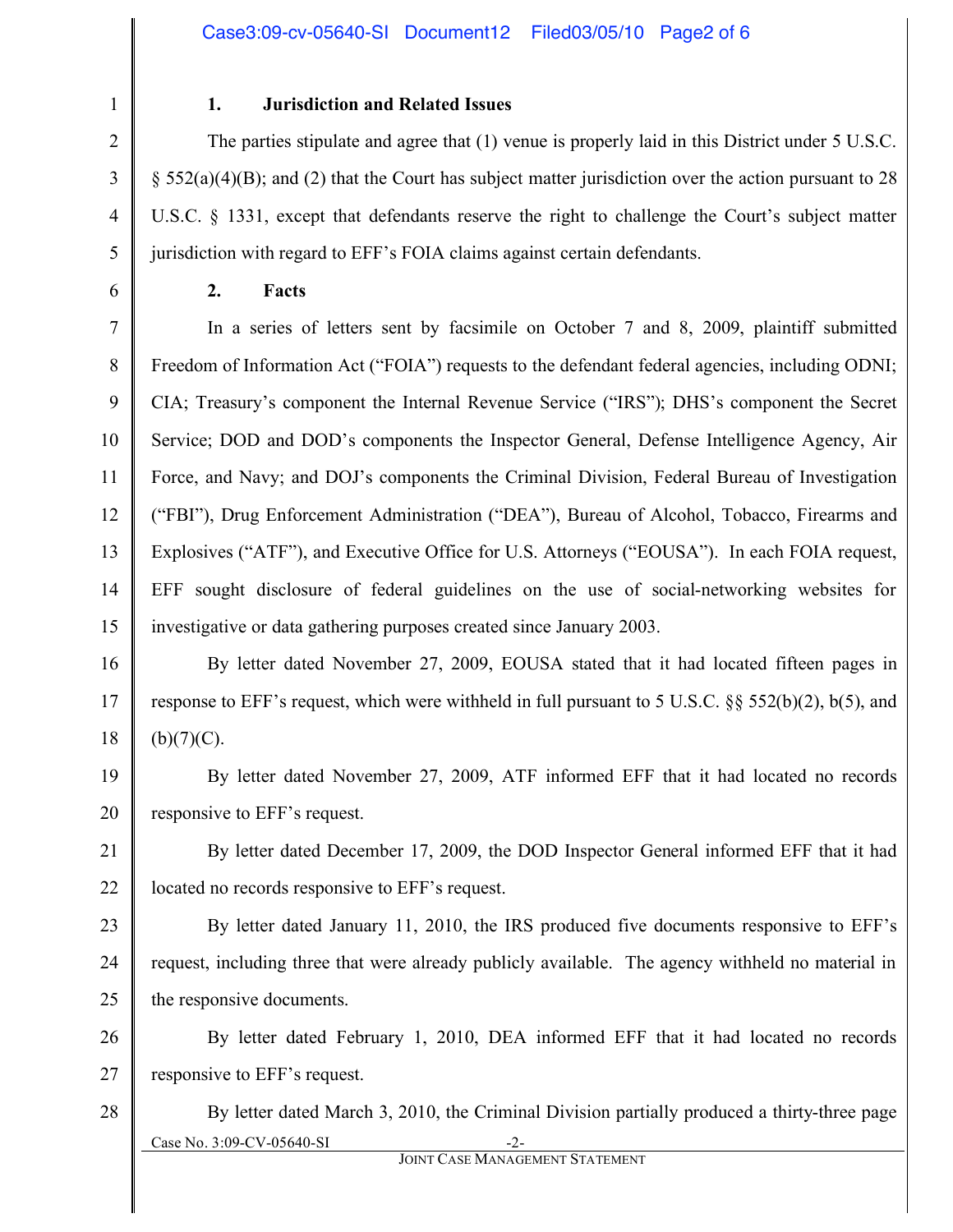document responsive to EFF's FOIA request.

To date, the remaining defendant agencies and components have not issued final responses to EFF's FOIA requests, though they maintain that they all are currently processing EFF's FOIA requests and seeking to provide a production timeline to plaintiff.

**3. Legal Issues**

This case presents a procedural issue concerning the timing of defendants' processing of EFF's FOIA requests. Once the various defendant agencies complete processing, the remaining legal issue is whether defendants have properly withheld records in whole or part under 5 U.S.C. § 552. EFF reserves the right to challenge the adequacy of defendants' searches for responsive records after the government completes processing of EFF's requests and after it files declarations or indices pursuant to *Vaughn v. Rosen*, 484 F.2d 820, 826-8 (D.C. Cir. 1973). Defendants also reserve the right to challenge the Court's subject matter jurisdiction with regard to EFF's FOIA claims against certain defendants.

14 15 16

### **4. Motions**

23 The parties anticipate that this case is likely to be disposed of on dispositive motions. The parties submit, however, that scheduling any such motion is premature at this time. The parties are currently working in good faith to resolve some of the claims and issues in this action. If the parties are unable to negotiate a processing schedule for the FOIA requests that remain unanswered, EFF anticipates that it may file a motion for partial summary judgment on the issue of timely processing against some of the defendants. While the parties are continuing to resolve the timing of motions, defendants also reserve the right to seek leave of the Court to file more than one dispositive motion, which may be necessary in light of the large number of defendants in this case and the defendants' varying responses to EFF's FOIA requests.

24

25

### **5. Amendment of Pleadings**

No party anticipates amending its pleadings to add or dismiss claims or defenses.

26

### **6. Evidence Preservation**

Case No. 3:09-CV-05640-SI JOINT CASE MANAGEMENT STATEMENT 27 28 Counsel have discussed evidence preservation and have explained this obligation to the parties. The government is taking all reasonable steps to preserve documents responsive to EFF's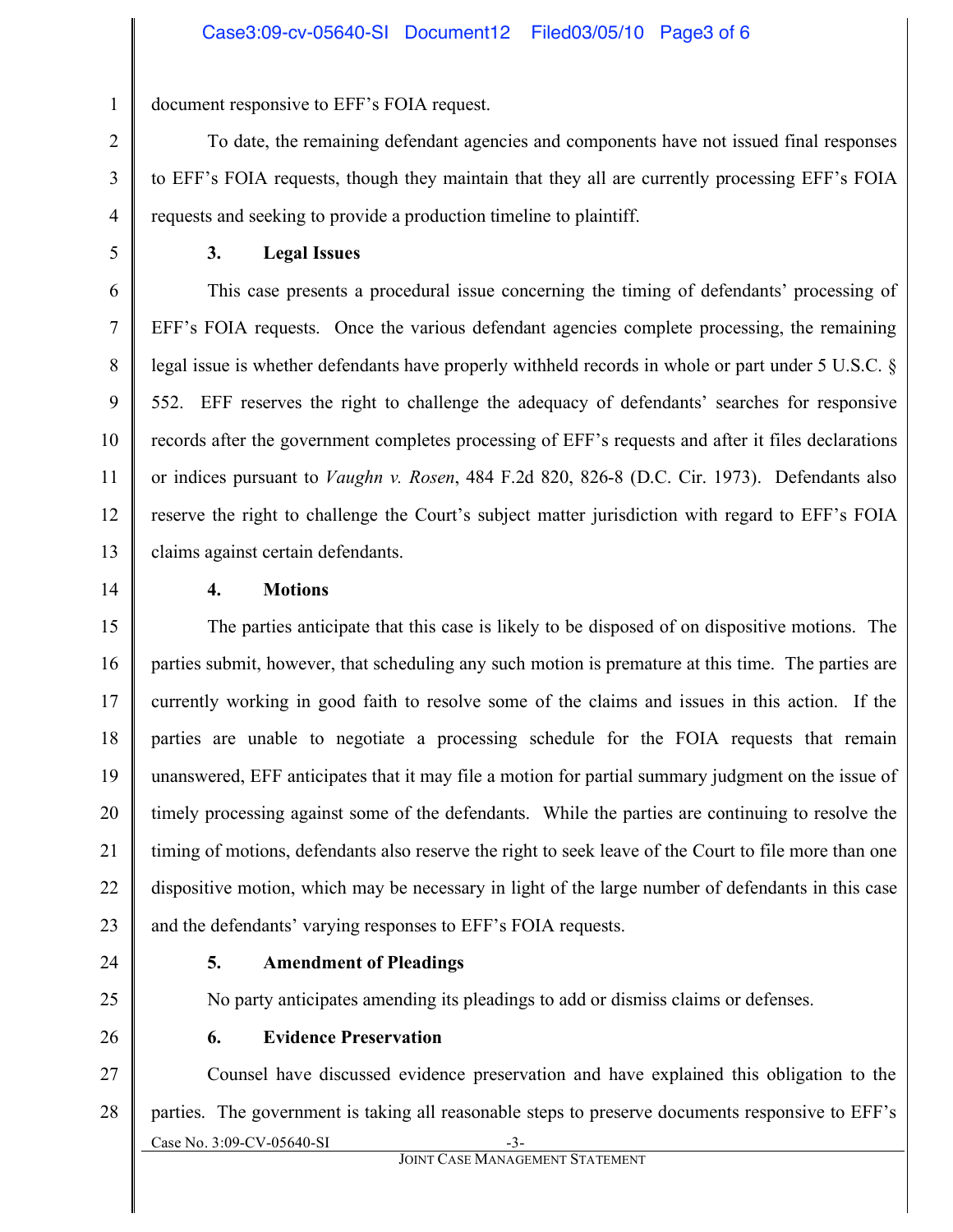FOIA requests that were located during the course of the government's search process, including those documents withheld from EFF.

### **7. Disclosures**

The parties agree and stipulate under Federal Rule of Civil Procedure  $26(a)(1)(A)$  that initial disclosures are not necessary, as this is a FOIA action for which there is no need to exchange.

### **8. Discovery**

To date, no discovery has been taken by any party. The parties do not anticipate proposing any limitations or modifications of the discovery rules. EFF reserves the right to seek discovery pursuant Federal Rule of Civil Procedure 56(f) after the government files its motion for summary judgment and supporting *Vaughn* declarations or indices. Defendants contend that discovery is generally not appropriate in FOIA actions. *See Lane v. Dep't of Interior*, 523 F.3d 1128, 1134 (9th Cir. 2008) (stating that in FOIA "cases courts may allow the government to move for summary judgment before the plaintiff conducts discovery").

### **9. Class Actions**

This case is not a class action.

### **10. Related Cases**

There are no related cases pending before this Court as defined by Local Rule 3-12.

**11. Relief**

EFF seeks injunctive relief with respect to the release and disclosure of all records responsive to its October 7 and 8, 2009 FOIA requests. EFF also seeks expeditious proceedings in this action pursuant to 28 U.S.C.  $\S 1657(a)$  as well as reasonable attorney's fees incurred in this litigation. Defendants deny that plaintiff is entitled to the relief requested, or to any relief whatsoever, and is furthermore not entitled to expeditious proceedings in this action.

25

## **12. Settlement and ADR**

Case No. 3:09-CV-05640-SI 26 27 28 The parties believe that the prospect of settlement is low at this time. This case has been assigned to the ADR Multi-Option Program, and the parties have conferred about ADR processes in conformance with ADR Local Rule 3-5. The parties believe that this case is not well suited to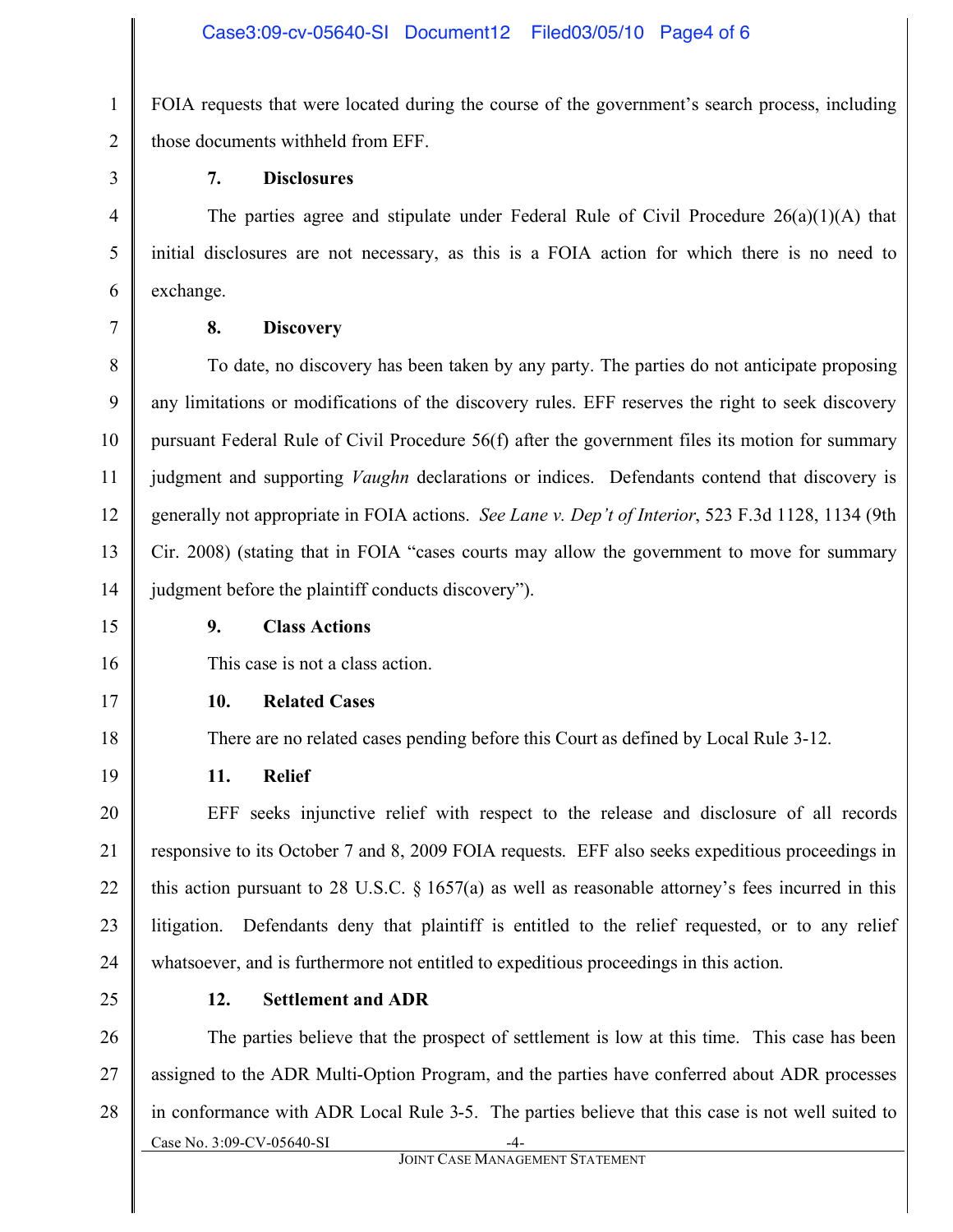ADR resolution, and therefore have filed a Notice of Need for ADR Phone Conference pursuant to ADR Local Rule 3-5(c)(2). (Dkt. No. 10.) The phone conference has been scheduled for March 8, 2010. The parties do intend, however, to meet and confer upon the conclusion of each agency's processing in an attempt to narrow the issues in dispute before presenting any such issues to the Court.

### **13. Consent to Magistrate for All Purposes**

The parties have not agreed to consent to assignment of this case to a magistrate judge for all purposes.

**14. Other References**

The parties agree that this case is not suitable for reference to binding arbitration or a special master, or reference to the Judicial Panel on Multidistrict Litigation.

12

1

2

3

4

5

6

7

8

9

10

11

### **15. Narrowing of Issues**

13 14 15 16 The parties have not agreed to narrow the legal issues remaining in this case at this time. No party requests bifurcation of any issues, claims, or defenses. As noted above, the parties anticipate that they will meet and confer upon the completion of each agency's processing in an attempt to narrow any issues in dispute before bringing any such dispute before the Court.

17

### **16. Expedited Schedule**

18 19 20 21 22 23 24 25 26 The parties anticipate that this case will be resolved by the Court on summary judgment, but have been unable to negotiate a mutually agreeable schedule. EFF maintains that, because time is at the essence of both its rights and the government's obligations, this case should be handled on an expeditious basis with streamlined procedures. Defendants disagree and believe that this case can be litigated in the normal course, as is customary in FOIA actions. The parties anticipate that, upon the completion of each agency's processing, they will meet and confer in an attempt to narrow any issues, and any remaining areas of dispute will be presented to the Court by one or more motions for summary judgment. Defendants are committed to working with plaintiff to narrow and resolve issues as expeditiously as possible.

27

### **17. Scheduling**

28

See paragraph 16 above.

Case No. 3:09-CV-05640-SI